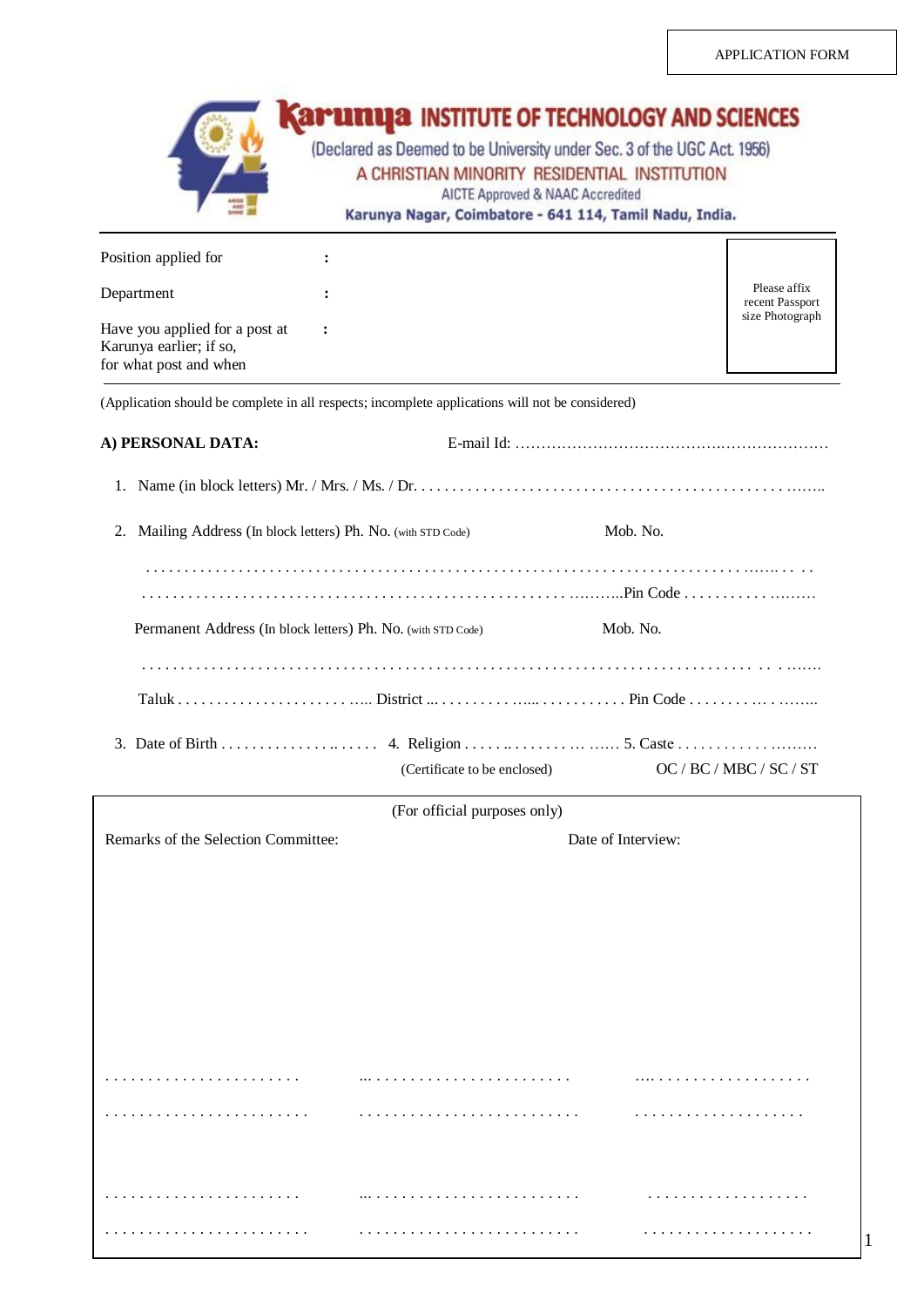| 6.  | (Photocopy to be enclosed)           |                                                 |                                                                                                                                                            |     |
|-----|--------------------------------------|-------------------------------------------------|------------------------------------------------------------------------------------------------------------------------------------------------------------|-----|
| 7.  | <b>Marital Status</b>                | : Married / Single                              |                                                                                                                                                            |     |
| 8.  | Children & Other Dependents:         | Name                                            | Relationship                                                                                                                                               | Age |
|     |                                      |                                                 |                                                                                                                                                            |     |
| 9.  |                                      |                                                 |                                                                                                                                                            |     |
| 10. |                                      | In case of emergency the person to be notified: |                                                                                                                                                            |     |
|     |                                      |                                                 |                                                                                                                                                            |     |
|     |                                      |                                                 |                                                                                                                                                            |     |
|     |                                      |                                                 |                                                                                                                                                            |     |
|     | <b>B) PHYSICAL DATA:</b>             |                                                 |                                                                                                                                                            |     |
|     |                                      |                                                 | 11. a) Height: $\begin{bmatrix} \text{Cm} \\ \text{Dm} \end{bmatrix}$ Cm b) Weight: $\begin{bmatrix} \text{Kg} \\ \text{Eg} \end{bmatrix}$ c) Blood group: |     |
|     |                                      |                                                 | d) Eye sight (Wearing spectacles) Yes / No. If yes, power ______________________                                                                           |     |
|     | 12. Have you any physical handicaps? |                                                 |                                                                                                                                                            |     |
|     |                                      |                                                 | a) Sight ( ) b) Hearing ( ) c) Feet ( ) d) Hand ( )                                                                                                        |     |
|     |                                      |                                                 | If so, kindly provide details with regard to the extent it has hampered your normal working                                                                |     |

13. Have you had any major operations / illness during the past three years? If so, give details

 $\frac{1}{2}$  ,  $\frac{1}{2}$  ,  $\frac{1}{2}$  ,  $\frac{1}{2}$  ,  $\frac{1}{2}$  ,  $\frac{1}{2}$  ,  $\frac{1}{2}$  ,  $\frac{1}{2}$  ,  $\frac{1}{2}$  ,  $\frac{1}{2}$  ,  $\frac{1}{2}$  ,  $\frac{1}{2}$  ,  $\frac{1}{2}$  ,  $\frac{1}{2}$  ,  $\frac{1}{2}$  ,  $\frac{1}{2}$  ,  $\frac{1}{2}$  ,  $\frac{1}{2}$  ,  $\frac{1$ 

# **C) ACADEMIC QUALIFICATIONS:**

14. Kindly start with your highest qualification and list up to SSLC.

| Degree /<br><b>Diploma</b> | <b>Full time</b><br>/Part<br>time /<br>$Corresp-$<br>ondence | Name of College /<br><b>School &amp; Location</b> | <b>Name of University</b><br>& Location | Month<br>&<br>Year of<br>Passing | <b>Main Subject</b><br>taken as<br>Specialization | Perce<br>ntage | <b>Class</b><br>Rank |
|----------------------------|--------------------------------------------------------------|---------------------------------------------------|-----------------------------------------|----------------------------------|---------------------------------------------------|----------------|----------------------|
|                            |                                                              |                                                   |                                         |                                  |                                                   |                |                      |
|                            |                                                              |                                                   |                                         |                                  |                                                   |                |                      |
|                            |                                                              |                                                   |                                         |                                  |                                                   |                |                      |
|                            |                                                              |                                                   |                                         |                                  |                                                   |                |                      |
|                            |                                                              |                                                   |                                         |                                  |                                                   |                |                      |
|                            |                                                              |                                                   |                                         |                                  |                                                   |                |                      |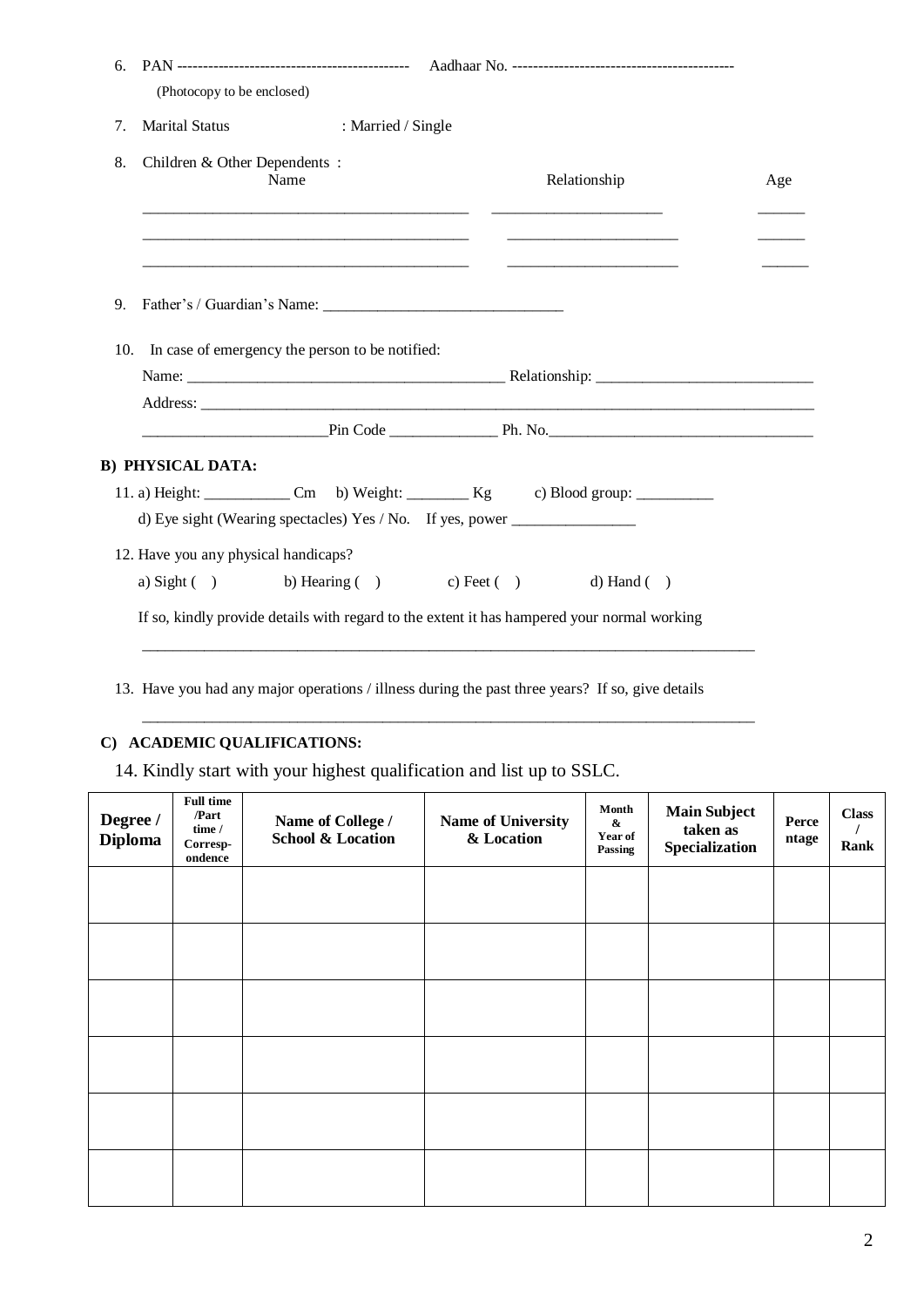## 15. Ph.D. Doing details, whether Ph.D. registered: Yes / No

### If doing Ph.D. give the following details (Enclose Ph.D. Registration certificate photocopy)

| Ph.D.<br>Registration date | Department | Name of University &<br>Location | Specialisation, Title of thesis | Name of the<br>Guide |
|----------------------------|------------|----------------------------------|---------------------------------|----------------------|
|                            |            |                                  |                                 |                      |

16. Post-doc. Completed Details.

17. NET / SLET Completed Details.

18. Kindly furnish details of Scholarship / Special merit awards?

19. Kindly provide details on your extra-curricular activities / hobbies / fields of interest during your School / College days,

 $\frac{1}{2}$  ,  $\frac{1}{2}$  ,  $\frac{1}{2}$  ,  $\frac{1}{2}$  ,  $\frac{1}{2}$  ,  $\frac{1}{2}$  ,  $\frac{1}{2}$  ,  $\frac{1}{2}$  ,  $\frac{1}{2}$  ,  $\frac{1}{2}$  ,  $\frac{1}{2}$  ,  $\frac{1}{2}$  ,  $\frac{1}{2}$  ,  $\frac{1}{2}$  ,  $\frac{1}{2}$  ,  $\frac{1}{2}$  ,  $\frac{1}{2}$  ,  $\frac{1}{2}$  ,  $\frac{1$  $\mathcal{L} = \{ \mathcal{L} = \{ \mathcal{L} = \{ \mathcal{L} = \mathcal{L} \} \mid \mathcal{L} = \{ \mathcal{L} = \{ \mathcal{L} = \mathcal{L} \} \mid \mathcal{L} = \{ \mathcal{L} = \{ \mathcal{L} = \mathcal{L} \} \mid \mathcal{L} = \{ \mathcal{L} = \{ \mathcal{L} = \mathcal{L} = \mathcal{L} = \{ \mathcal{L} = \mathcal{L} = \mathcal{L} \} \mid \mathcal{L} = \{ \mathcal{L} = \{ \mathcal{L} = \mathcal{L} = \{ \mathcal{L} =$ 

| __________ |
|------------|
| ______     |

\_\_\_\_\_\_\_\_\_\_\_\_\_\_\_\_\_\_\_\_\_\_\_\_\_\_\_\_\_\_\_\_\_\_\_\_\_\_\_\_\_\_\_\_\_\_\_\_\_\_\_\_\_\_\_\_\_\_\_\_\_\_\_\_\_\_\_\_\_\_\_\_\_\_\_\_\_\_

 $\_$  ,  $\_$  ,  $\_$  ,  $\_$  ,  $\_$  ,  $\_$  ,  $\_$  ,  $\_$  ,  $\_$  ,  $\_$  ,  $\_$  ,  $\_$  ,  $\_$  ,  $\_$  ,  $\_$  ,  $\_$  ,  $\_$  ,  $\_$  ,  $\_$  ,  $\_$  ,  $\_$  ,  $\_$  ,  $\_$  ,  $\_$  ,  $\_$  ,  $\_$  ,  $\_$  ,  $\_$  ,  $\_$  ,  $\_$  ,  $\_$  ,  $\_$  ,  $\_$  ,  $\_$  ,  $\_$  ,  $\_$  ,  $\_$  ,

20. Briefly describe in about one hundred words why you choose or desire to choose this Profession, detailing your strengths and weaknesses.

(You may attach a separate sheet of paper)

# **D) PROFESSIONAL INFORMATION:**

21. **Previous Teaching Experience** (Enclose photocopy of Certificates)

| Name of Institution & | Duration                             |  |       |        |             |                    |
|-----------------------|--------------------------------------|--|-------|--------|-------------|--------------------|
| Place                 | From<br>(DD-MM-YYYY)<br>(DD-MM-YYYY) |  | Years | Months | Designation | Reason for Leaving |
|                       |                                      |  |       |        |             |                    |
|                       |                                      |  |       |        |             |                    |
|                       |                                      |  |       |        |             |                    |
|                       |                                      |  |       |        |             |                    |
|                       |                                      |  |       |        |             |                    |
|                       |                                      |  |       |        |             |                    |
|                       |                                      |  |       |        |             |                    |
|                       |                                      |  |       |        |             |                    |

22. **Previous Professional Experience** (Enclose photocopy of Certificates)

| Name of Institution $\&$ | Duration             |                    |       |        |             |                    |
|--------------------------|----------------------|--------------------|-------|--------|-------------|--------------------|
| Place                    | From<br>(DD-MM-YYYY) | To<br>(DD-MM-YYYY) | Years | Months | Designation | Reason for Leaving |
|                          |                      |                    |       |        |             |                    |
|                          |                      |                    |       |        |             |                    |
|                          |                      |                    |       |        |             |                    |
|                          |                      |                    |       |        |             |                    |
|                          |                      |                    |       |        |             |                    |
|                          |                      |                    |       |        |             |                    |

| $\mathbf{r}$<br>Total Ex<br>$1.7748$ $0.454$ $0.35$ $0.02$<br>Experience: | <b>TILL</b><br>eac | $\mathbf{D}$ |
|---------------------------------------------------------------------------|--------------------|--------------|
|---------------------------------------------------------------------------|--------------------|--------------|

PG: \_\_\_\_\_\_\_\_\_\_\_\_\_ UG: \_\_\_\_\_\_\_\_\_\_\_\_\_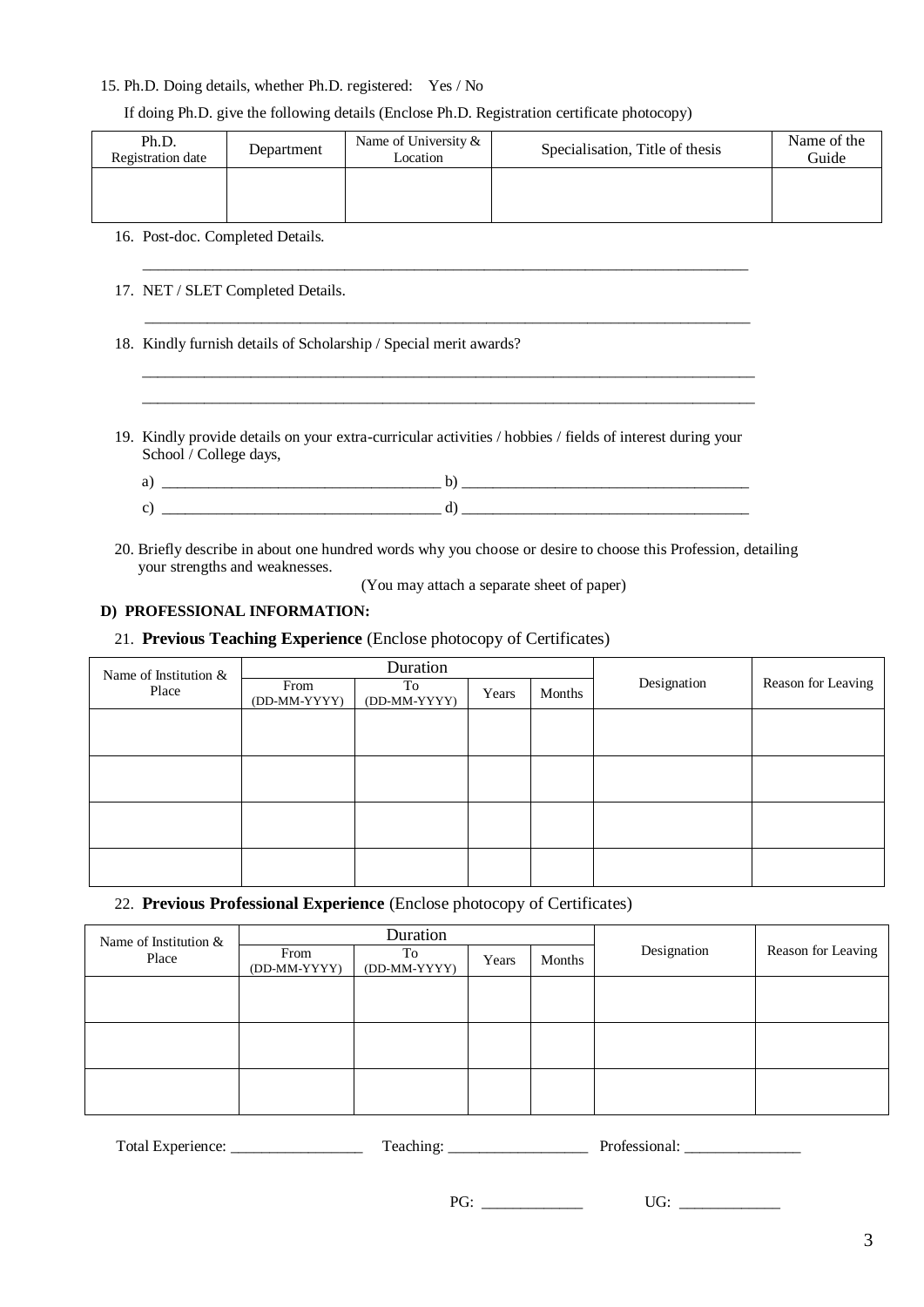# 23. **Research Experience:**

| b) $\overline{\phantom{a}}$<br>c)                                                                                                    |         |                               |                    |                  |
|--------------------------------------------------------------------------------------------------------------------------------------|---------|-------------------------------|--------------------|------------------|
|                                                                                                                                      |         |                               |                    |                  |
| 24. Publications:                                                                                                                    |         |                               |                    |                  |
| a) Number of Conferences attended : National                                                                                         |         |                               | International      |                  |
| b) Number of Papers presented in : National<br>Conferences                                                                           |         |                               | International      |                  |
| c) Number of Publications in referred : National<br>Journals                                                                         |         |                               | International      |                  |
| d) Kindly furnish list of Papers / Reports / Articles published by you. (Use additional sheets, if necessary)                        |         |                               |                    |                  |
|                                                                                                                                      |         |                               |                    |                  |
| 25. Salary Structure:<br>Your present salary structure or last pay drawn (Last pay certificate may be produced at time of Interview) |         |                               |                    |                  |
|                                                                                                                                      |         |                               | Any other benefits |                  |
| a) Basic pay                                                                                                                         | $:$ Rs. |                               |                    |                  |
| b) Dearness Allowance                                                                                                                | $:$ Rs. |                               |                    |                  |
| c) Additional D.A.                                                                                                                   | $:$ Rs. |                               |                    |                  |
| $d)$ H.R.A.                                                                                                                          | $:$ Rs. |                               |                    |                  |
| e) C.C.A.                                                                                                                            | $:$ Rs. |                               |                    |                  |
| f) Any other                                                                                                                         | $:$ Rs. |                               |                    |                  |
| Total Salary per month                                                                                                               | $:$ Rs. |                               |                    |                  |
| Expected Salary: Basic pay Rs.                                                                                                       |         |                               | Total Salary Rs.   |                  |
| E) GENERAL INFORMATION:                                                                                                              |         |                               |                    |                  |
| 26. Languages which you are proficient with:                                                                                         |         |                               |                    |                  |
| Speak                                                                                                                                | Read    |                               | Write              |                  |
| 27. Are you a member of any Professional Body / Institute / Society?                                                                 |         |                               | Yes / No           |                  |
| 28. Have you traveled abroad for training / studies / employment?<br>If yes please give details.                                     |         |                               | Yes / No           |                  |
|                                                                                                                                      |         |                               |                    |                  |
|                                                                                                                                      |         |                               |                    |                  |
| 29. Do you (a) Smoke: Yes / No                                                                                                       |         | (b) Consume Alcohol: Yes / No |                    | (c) Other habits |

4